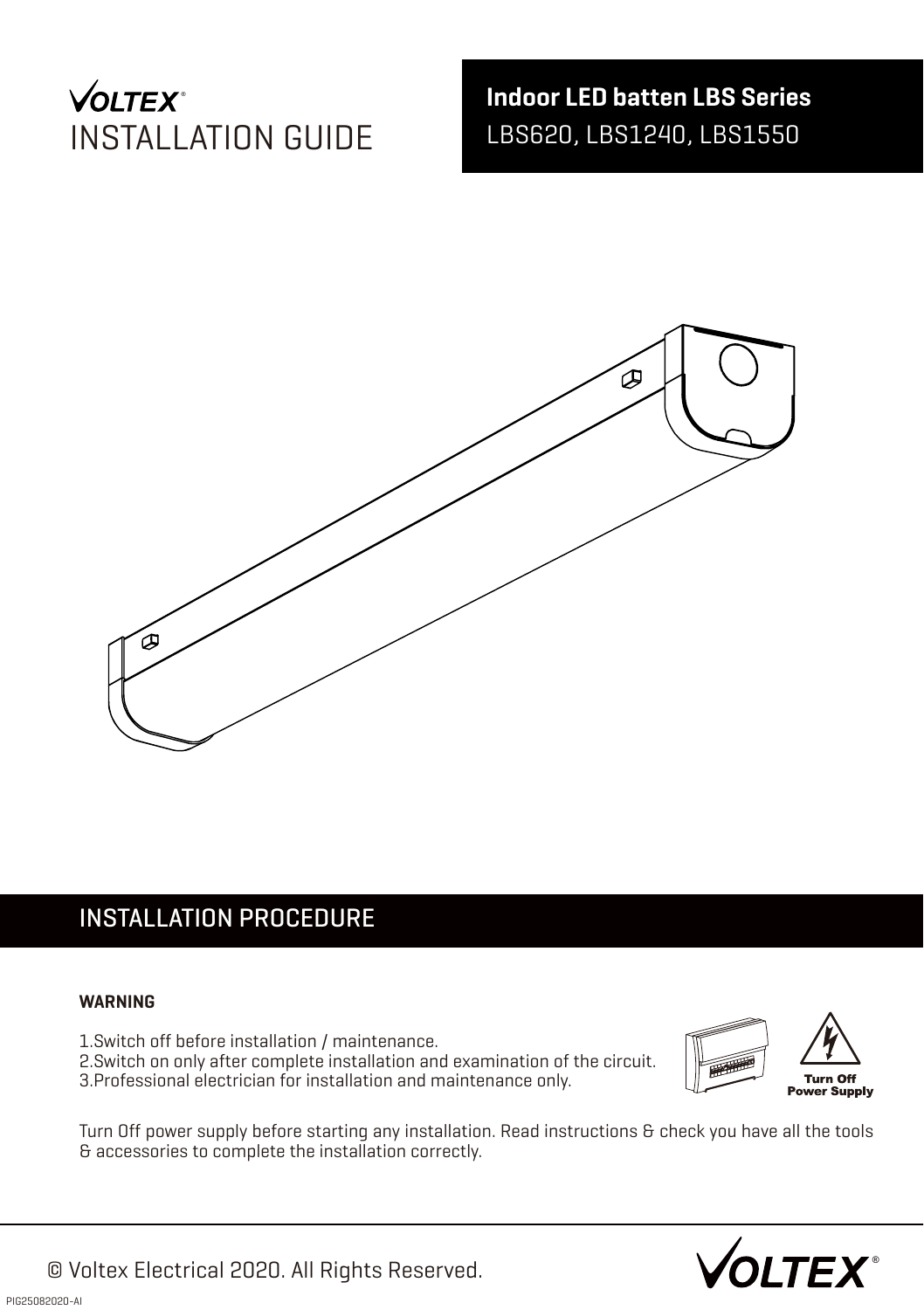# HOW TO INSTALL

### **Step 1**

Press the snap-on button and remove the cover.



#### **Step 2**

Connect the cable to terminal block. Fix the base to the ceiling.



## **Step 3**

Slide the prefered CCT , connect the DC plug. Press the snap-on button and fix the cover to the base.



#### **Step 4**

Installation complete.





© Voltex Electrical 2020. All Rights Reserved.  $\sqrt{\text{OLTEX}}$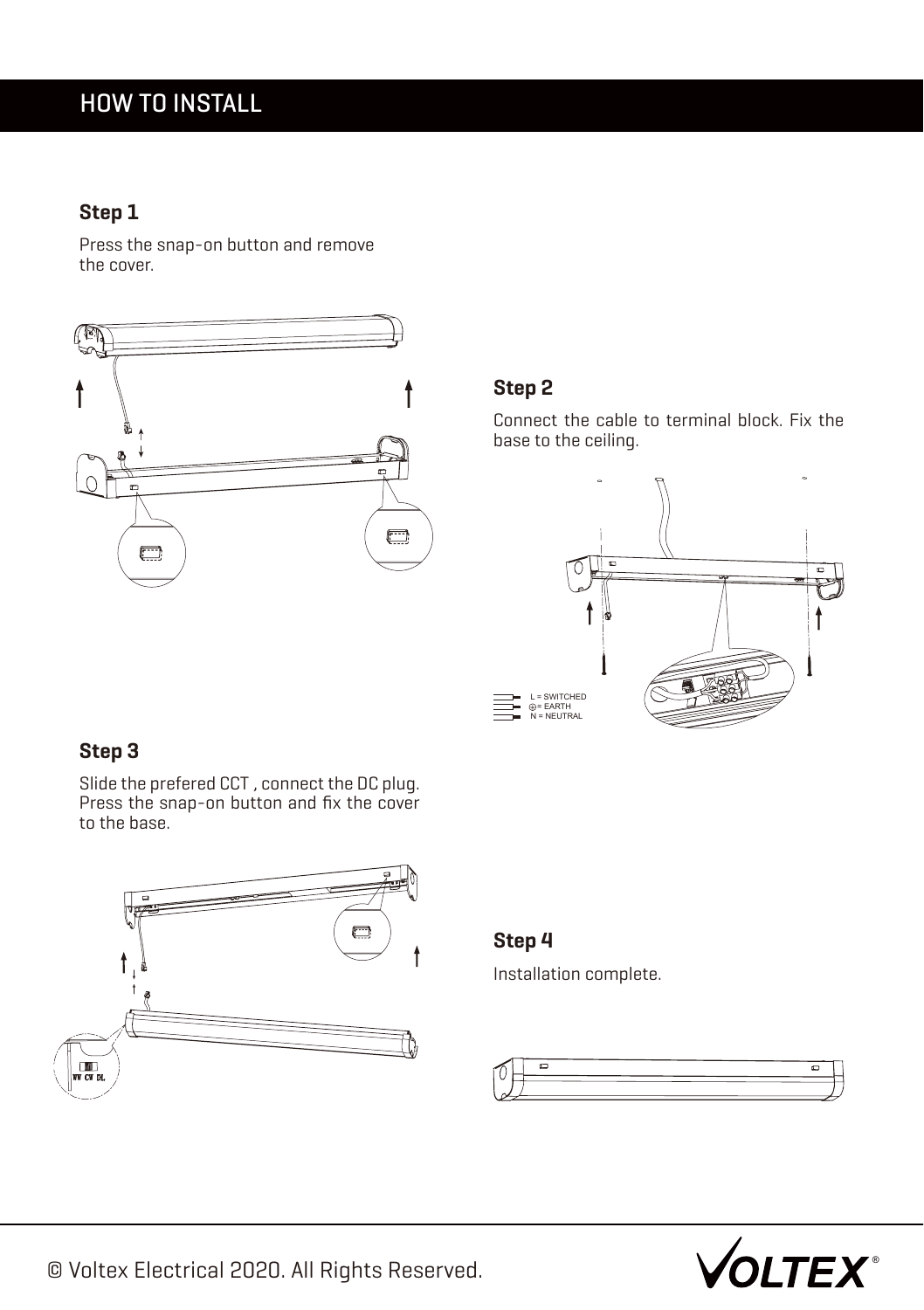## **Technical Specifications:**

| Rated Wattage                      | LBS620: 20W<br>LBS1240: 40W<br>LBS1550: 50W |  |
|------------------------------------|---------------------------------------------|--|
| Rated Input Voltage                | AC230V                                      |  |
| Input Voltage                      | AC200-240V                                  |  |
| Efficiency                         | >85%                                        |  |
| <b>Light Source</b>                | <b>SMD</b>                                  |  |
| SDCM                               | 5                                           |  |
| CCT(K)                             | 3CCT: 3000K + 4000K<br>+5700K               |  |
| <b>CCT Selection DIP</b><br>Switch | <b>YES</b>                                  |  |
| CRI                                | Ra>80                                       |  |
| Beam Angle                         | 120°                                        |  |
| <b>LED Driver</b>                  | Built-in Non-Dimmable                       |  |
| <b>Electrical Class</b>            | Class I                                     |  |
| IP Rating                          | <b>IP20</b>                                 |  |
| IK Rating                          | IK08                                        |  |
| Product<br>Finishing [Base]        | White RAL 9016                              |  |
| <b>Materials of Optics</b>         | РC                                          |  |
| Materials of Housing               | PC / IRON                                   |  |
| Lifetime [hr]                      | 50,000h                                     |  |
| Glow wire test                     | 750°C                                       |  |
| Operating Temp.                    | $-20^{\circ}$ C~45°C                        |  |
| Storage Temp.                      | $-20^{\circ}$ C $\sim$ 65°C                 |  |
| Installation                       | Surface mount                               |  |

### **Driver Specifications:**

| Input Current                                                                               | $20W: \le 0.12A$<br>$40W: \leq 0.23A$<br>50W: < 0.28A |
|---------------------------------------------------------------------------------------------|-------------------------------------------------------|
| Power Factor                                                                                | 0.9                                                   |
| Efficiency                                                                                  | >85%                                                  |
| No load wattage                                                                             | < 0.5W                                                |
| Short circuit<br>protection<br>Over voltage<br>protection<br>Over temperature<br>protection | Pass                                                  |

### **Luminous Flux :**

(lm) ±5%

| I BS620 | <b>LBS1240</b>                            | LBS1550 |
|---------|-------------------------------------------|---------|
|         | 3-CCT   1800~2200   4000~4600   5200-5850 |         |